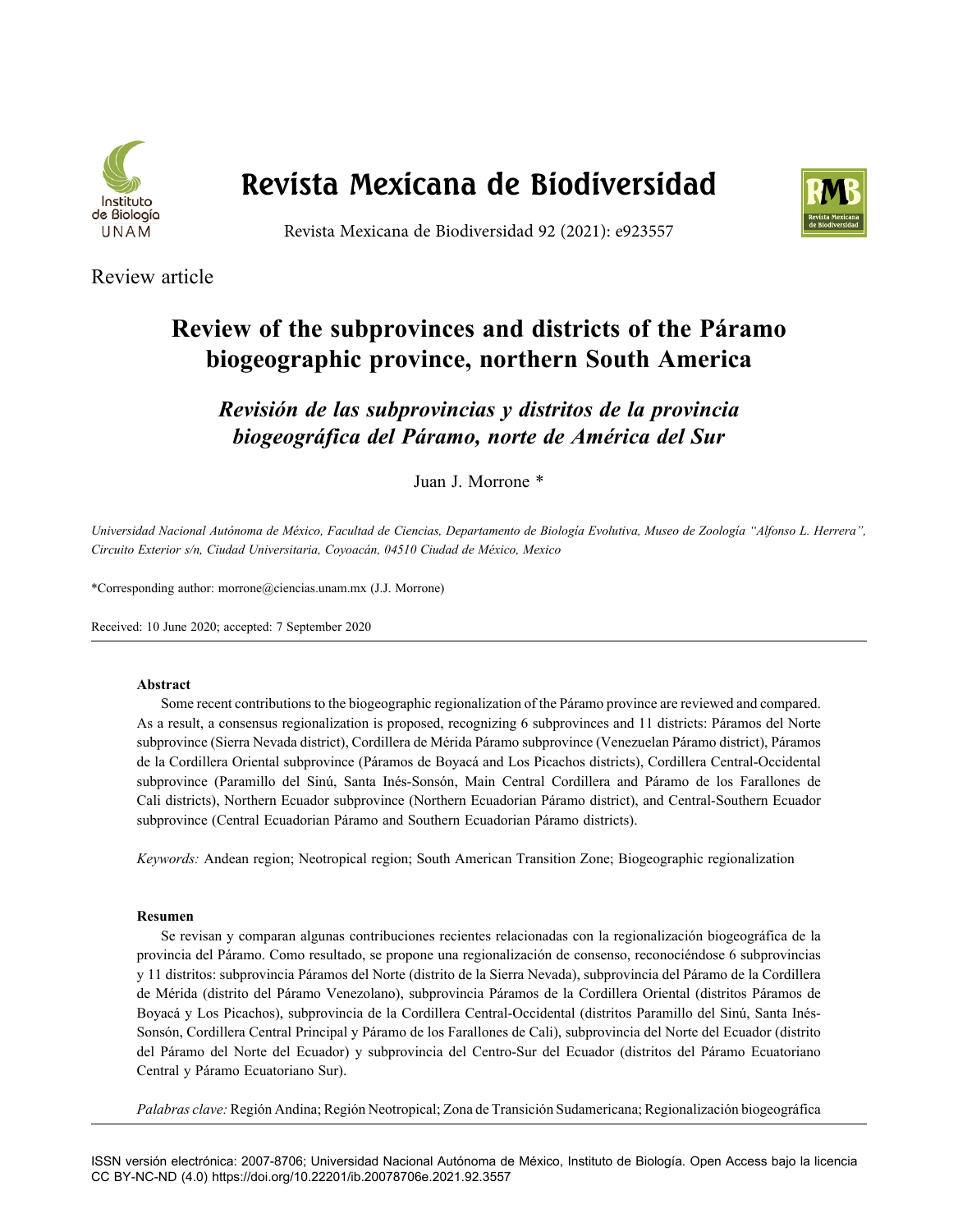#### **Introduction**

The Páramo biogeographic province comprises the high mountain peaks of the Andean cordillera of western Venezuela, Colombia, Ecuador, and northern Peru, from the upper forest line at 3,000-3,500 m upwards and below the permanent snowline at ca. 5,000 m (Morrone, 2018a). The biotic assembly of the Páramo biogeographic province occurred mostly during the Neogene uplift of the northern Andes (van der Hammen & Cleef, 1986). The higher elevations allowed the development of a particular biota combining Neotropical elements previously distributed in the area together with Subantarctic elements that dispersed from the south and Nearctic elements that crossed the Panama Isthmus since 3 mya (Morrone, 2018a). Based on these mixed affinities this province has been assigned to the South American Transition Zone (Morrone, 2014, 2015).

Most of the biogeographic studies dealing with the Páramo province have been largely qualitative (e.g., Balslev & Luteyn, 1992; Cleef, 1978, 1981; Cuatrecasas, 1986; Hernández et al., 1992; Madriñán et al., 2013; Monasterio, 1986; Morales et al., 2007; Rangel, 2000; Sklenár et al., 2011; van der Hammen & Cleef, 1986; Vuilleumier & Monasterio, 1986). In the last years, some authors have analyzed quantitatively this province and produced biogeographic regionalizations (Díaz-Acevedo et al., 2020; Jiménez-Rivillas et al., 2018; Londoño et al., 2014; Miranda-Esquivel et al., 2004). Although differing in some respects, these contributions agree basically in some of the units recognized within the Páramo province.

The objective was to review these regionalizations and to propose a consensus scheme, based on the similarities of the biogeographic units recognized by the different authors.

#### **Material and methods**

Published biogeographic regionalizations were compared, especially considering those of Jiménez-Rivillas et al. (2018) and Díaz-Acevedo et al. (2020). A comparison of the units recognized showed a substantial agreement, where the smaller units of Jiménez-Rivillas et al. (2018) are nested within the larger units recognized by Díaz-Acevedo et al. (2020). After recognizing the former as districts and the latter as subprovinces, their valid names were assigned to them following the International Code of Area Nomenclature (Ebach et al., 2008).

## **Results**

Miranda-Esquivel et al. (2004) analyzed the Colombian páramos, undertaking a parsimony analysis of endemicity (PAE) based on plant distributions. They found some groups of páramos but did not attempt a formal biogeographic regionalization.

Londoño et al. (2014) also analyzed the Colombian portion of the province, undertaking a parsimony analysis of endemicity (PAE) of plant distributions. They found 5 main clades, which they treated as subprovinces: Páramo de la Cordillera Oriental, Páramos del Macizo and Cordillera Central, Páramos de Antioquia, Páramos del Norte, and Páramos de la Cordillera Occidental.

Jiménez-Rivillas et al. (2018) undertook a parsimony analysis of endemicity based on plant and animal endemic species to the Páramo province. They found 11 main clades, which they considered to represent the following districts: Venezuelan Páramo, Southern Ecuadorian Páramo, Central Ecuadorian Páramo, Northern Ecuadorian Páramo, Los Picachos, Sierra Nevada, Santa Inés-Sonsón, Paramillo del Sinú, Páramo de los Farallones de Cali, Páramos de la Cordillera Oriental, and Páramos Quindío.

Díaz-Acevedo et al. (2020) undertook an endemicity analysis of plant and animal species. They identified 8 areas of endemism, which they treated as subprovinces: Santa Marta-Perijá, Mérida, Santanderes-Boyacá, Cundinamarca, Cordillera Central-Occidental, Northern Ecuador, Central-Southern Ecuador, and Talamanca.

A comparison of the different schemes shows that 6 larger units can be considered as subprovinces and 11 units nested within them can be considered districts (Fig. 1). The subprovinces correspond mostly to Díaz-Acevedo et al. (2020) and the districts to Jiménez-Rivillas et al. (2018). The valid names of the province are provided herein, subprovinces and districts (following the International Code of Area Nomenclature; Ebach et al., 2008) and their synonyms are listed.

#### *Páramo province*

Incasic province (in part) Mello-Leitão, 1943: 130. Páramo province Cabrera, 1957: 335.

Northern Andes area (in part) Sick, 1969: 461.

Bogotá subcenter Müller, 1973: 46.

Colombian Montane province Udvardy, 1975: 42.

Páramo region Rivas-Martínez & Tovar, 1983: 516.

North Andean area Coscarón & Coscarón-Arias, 1995: 726.

Northern Andean Páramo ecoregion Dinerstein et al., 1995: 102.

Páramo ecoregion Huber & Riina, 1997: 154.

North Andean Páramo province Morrone, 2001: 107.

Norandean Páramo province Quijano-Abril et al., 2006: 1270.

Northern Andean area Apodaca et al., 2015: 5.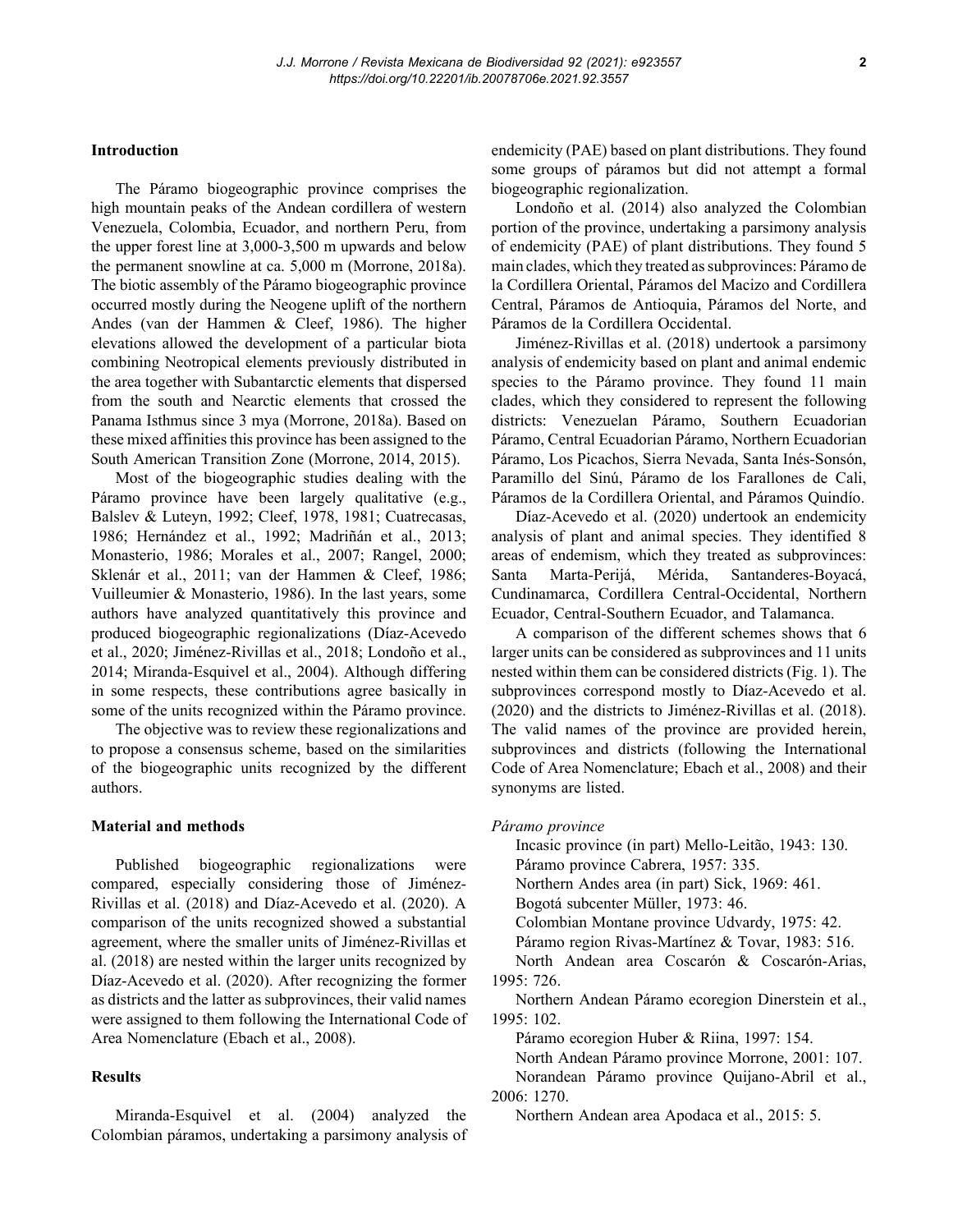

Figure 1. Biogeographic subprovinces and districts of the Páramo province. 1, Sierra Nevada district; 2, Venezuelan Páramo district; 3, Páramos de Boyacá district; 4, Los Picachos district; 5, Paramillo del Sinú district; 6, Santa Inés-Sonsón district; 7, Main Central Cordillera district; 8, Páramo de Los Farallones de Cali district; 9, Northern Ecuadorian Páramo district; 10, Central Ecuadorian Páramo district; 11, Southern Ecuadorian Páramo district.

From an evolutionary or historical perspective, biogeographic units should correspond to natural areas, based on the cooccurrence of endemic taxa (Morrone, 2018b). Under this criterion, the Páramo province is restricted to Colombia, western Venezuela, Ecuador, and northern Peru (Morrone, 2014, 2015, 2018a; Jiménez-Rivillas et al., 2018). Some authors (e.g., Díaz-Acevedo et al., 2020; Londoño et al., 2014; Sklenár et al., 2011) consider the Páramo biome, which encompasses other physonomically similar areas from Costa Rica, Panama, and Peru. These areas, although vegetationally similar, harbor different endemic taxa.

#### *Páramos del Norte subprovince, stat. nov.*

Páramos del Norte province Londoño et al., 2014: 84. Santa Marta-Perijá subprovince Díaz-Acevedo et al., 2020: 507, syn. nov.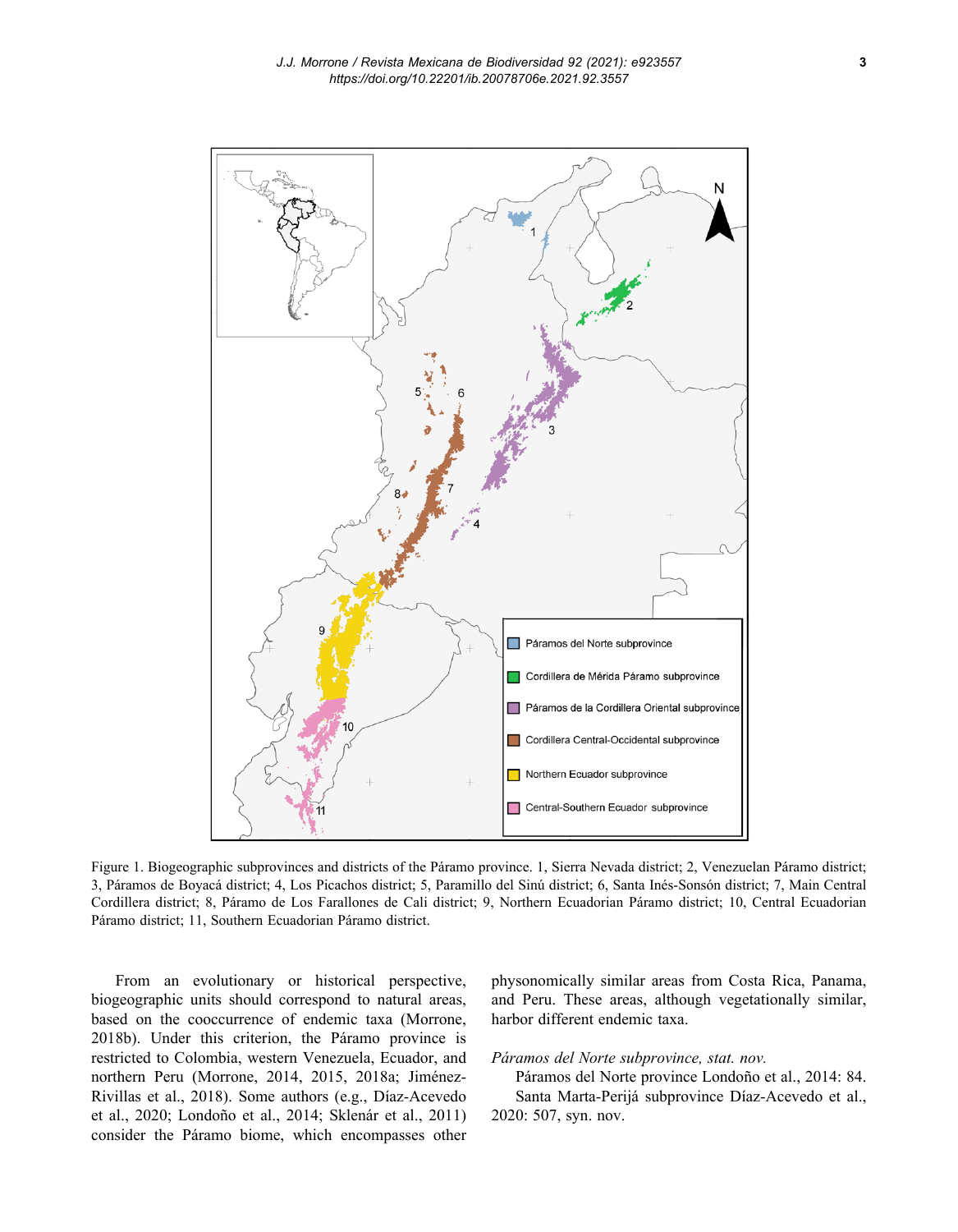This subprovince has been recognized by Londoño et al. (2014) and Díaz-Acevedo et al. (2020). It includes a single district, characterized by Jiménez-Rivillas et al. (2018).

#### *Sierra Nevada district*

Sierra Nevada center Müller, 1973: 31.

Sierra Nevada de Santa Marta massif Cuatrecasas, 1986: 279.

Sierra de Perijá-Valledupar block Cuatrecasas, 1986: 291.

Perijá district Hernández et al., 1992: 139.

Sierra Nevada de Santa Marta district Hernández et al., 1992: 109.

Southern Perijá district Hernández et al., 1992: 110.

Páramos de Santa Marta district van der Hammen, 1997: 20.

Sierra Nevada district Morrone, 2014: 58; Jiménez-Rivillas et al., 2018: 303.

#### *Cordillera de Mérida Páramo subprovince*

Cordillera de Mérida Páramo ecoregion Dinerstein et al., 1995: 102.

Mérida subprovince Londoño et al., 2014: 85; Díaz-Acevedo et al., 2020: 507, syn. nov.

This subprovince has been recognized by Díaz-Acevedo et al. (2020) and includes a single district, characterized by Jiménez-Rivillas et al. (2018). Its vegetation has been analyzed by Ricardi et al. (1997).

## *Venezuelan Páramo district*

Venezuelan Páramo district Jiménez-Rivillas et al., 2018: 300.

*Páramos de la Cordillera Oriental subprovince, stat. nov.*  Páramos de la Cordillera Oriental district Hernández et

al., 1992: 110; Jiménez-Rivillas et al., 2018: 304.

Páramos de la Cordillera Oriental sector van der Hammen, 1997: 20.

Páramos de la Cordillera Oriental province Londoño et al., 2014: 83.

Cundinamarca subprovince Díaz Acevedo et al., 2020: 507, syn. nov.

Santanderes-Boyacá subprovince Díaz Acevedo et al., 2020: 507, syn. nov.

To recognize a single subprovince is more appropriate, following Londoño et al. (2014). It includes 2 districts, characterized by Jiménez-Rivillas et al. (2018).

#### *Páramos de Boyacá district*

Páramos de Boyacá block Cuatrecasas, 1986: 291.

Páramos de Cundinamarca block Cuatrecasas, 1986: 291.

Páramos of Tamá-Santander-Norte de Santander block Cuatrecasas, 1986: 291.

Tachira district Hernández et al., 1992: 142.

Páramos de Los Santanderes district van der Hammen, 1997: 20.

Cordillera los Cobardes district van der Hammen,  $1997 \cdot 20$ 

Páramos de Boyacá district van der Hammen, 1997: 20.

Páramos de Cundinamarca district van der Hammen, 1997: 20.

## *Los Picachos district*

Los Picachos district van der Hammen, 1997: 20; Jiménez-Rivillas et al., 2018: 303.

La Fragua-Cerro Punta district van der Hammen, 1997: 20.

Páramos de Los Picachos district Morales et al., 2007: 35.

Páramos de Miraflores district Morales et al., 2007: 35.

#### *Cordillera Central-Occidental subprovince*

Cordillera Central-Occidental subprovince Díaz-Acevedo et al., 2020: 507.

This subprovince has been recognized by Díaz-Acevedo et al. (2020) and includes 4 districts, characterized by Jiménez-Rivillas et al. (2018).

## *Paramillo del Sinú district*

Paramillo del Sinú district Hernández et al., 1992: 149; Jiménez-Rivillas et al., 2018: 304.

Dabeiba district Hernández et al., 1992: 110.

Páramos Paramillo-Frontino district van der Hammen, 1997: 20

Páramo de Paramillo district Morales et al., 2007: 155. Páramos de Antioquia province Londoño et al., 2014:

## 84.

#### *Santa Inés-Sonsón district*

Páramos de Chaquiro-Frontino Cuatrecasas, 1986: 291.

Frontino district Hernández et al., 1992: 111.

Citará district Hernández et al., 1992: 110.

Páramos Citará-Tatamá district van der Hammen, 1997: 20.

Páramos Paramillo-Frontino district van der Hammen, 1997: 20.

Santa Inés-Alto Hierbal district van der Hammen, 1997: 20; Jiménez-Rivillas et al., 2018: 303.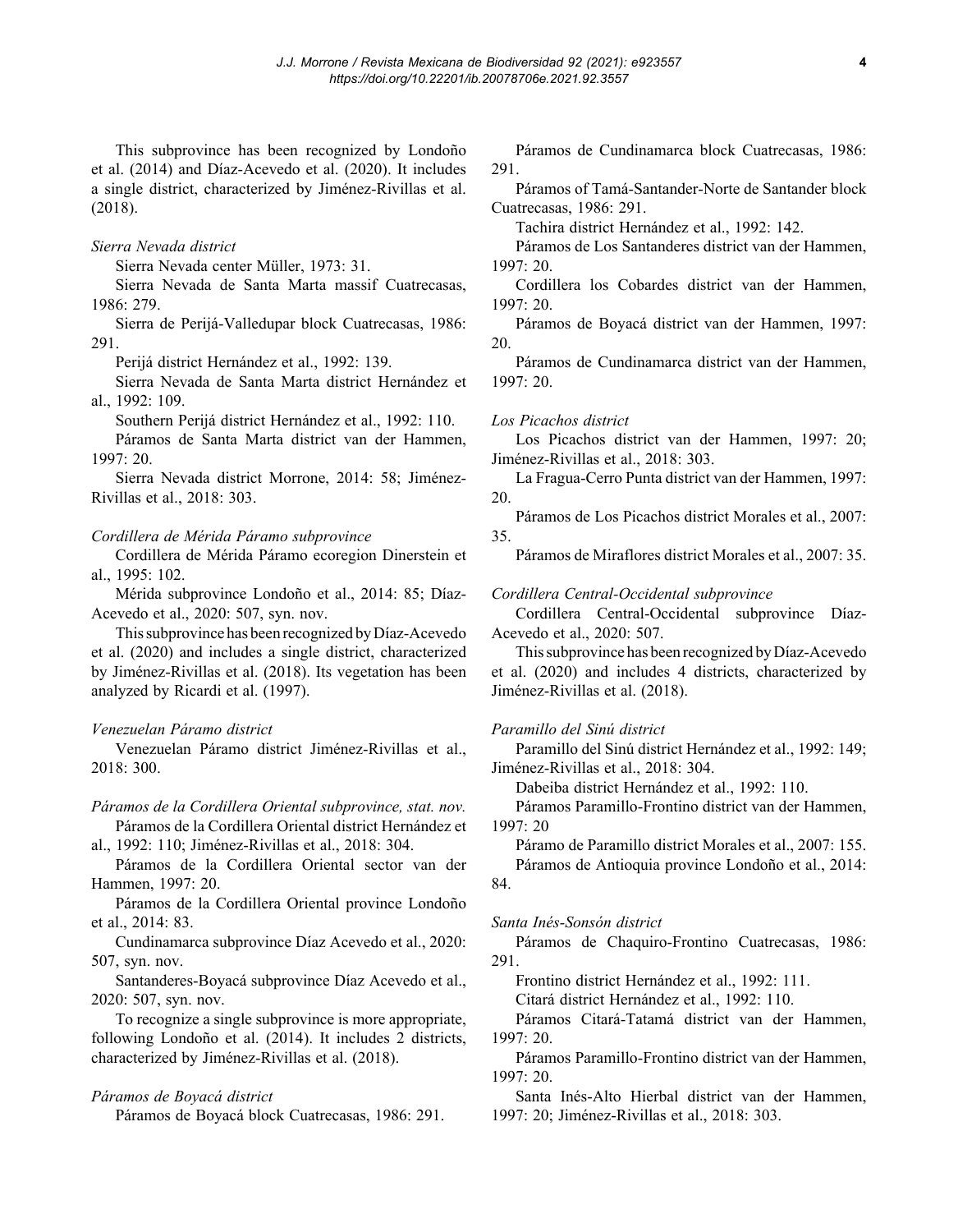Páramos de Belmira district Morales et al., 2007: 109. Páramos de Frontino-Tatamá district Morales et al., 2007: 155.

Páramos de Sonsón complex Alzate et al., 2016: 21. Páramos del Valle de Aburrá y Sonsón complex Alzate et al., 2016: 19

*Main Central Cordillera district, stat. nov.* 

Macizo Colombiano nucleus Cuatrecasas, 1986: 291. Main Central Cordillera area Cuatrecasas, 1986: 291. Troncal Sur of the Central Cordillera sector Cuatrecasas, 1986: 291.

Páramos Quindío district Hernández et al., 1992: 110; Jiménez-Rivillas et al., 2018: 305, syn. nov.

Alto Cauca Highland district Hernández et al., 1992: 111.

Alto Patía district Hernández et al., 1992: 147.

Alto Patía Subandean district Hernández et al., 1992: 110.

Cauca-Huila-Valle-Tolima Andean Forests district Hernández et al., 1992: 110.

Cauca-Huila-Valle-Tolima Páramos district Hernández et al., 1992: 110.

Central Cordillera Southeastern Subandean district Hernández et al., 1992: 110.

Nariño-Putumayo Páramos district Hernández et al., 1992: 109.

Western Nariño Andean Forests district Hernández et al., 1992: 110.

Cordillera Central Páramo ecoregion Dinerstein et al., 1995: 102.

Páramos de la Cordillera Central sector van der Hammen, 1997: 20.

Páramos Macizo Colombiano district van der Hammen, 1997: 20.

Páramos del Valle-Tolima district Morales et al., 2007: 109.

Páramos de Viejo Caldas-Tolima district Morales et al., 2007: 109.

Páramos del Macizo and Cordillera Central province Londoño et al., 2014: 83.

## *Páramo de Los Farallones de Cali district*

Páramo de Los Farallones de Cali sector Cuatrecasas, 1986: 285.

Farallones de Cali district Hernández et al., 1992: 111. Cerro Calima district van der Hammen, 1997: 20.

Cerro Plateado district van der Hammen, 1997: 20.

Páramos del Duende-Cerro Plateado district Morales et al., 2007: 155.

Páramos de la Cordillera Occidental sector van der Hammen, 1997: 20.

Páramo de Los Farallones de Cali district Jiménez-Rivillas et al., 2018: 304.

#### *Northern Ecuador subprovince*

Northern Ecuador subprovince Díaz-Acevedo et al., 2020: 507.

This subprovince has been recognized by Díaz-Acevedo et al. (2020) and includes a single district, characterized by Jiménez-Rivillas et al. (2018).

#### *Northern Ecuadorian Páramo district*

Northern Ecuadorian Páramo district Jiménez-Rivillas et al., 2018: 301.

#### *Central-Southern Ecuador subprovince*

Central-Southern Ecuador subprovince Díaz-Acevedo et al., 2020: 507.

This subprovince has been recognized by Díaz-Acevedo et al. (2020) and includes 2 districts, characterized by Jiménez-Rivillas et al. (2018).

## *Central Ecuadorian Páramo district*

Central Ecuadorian Páramo district Jiménez-Rivillas et al., 2018: 301.

#### *Southern Ecuadorian Páramo district*

Southern Ecuadorian Páramo district Jiménez-Rivillas et al., 2018: 301.

## **Discussion**

The biogeographic regionalization of the Páramo biogeographic province presented herein raises a set of hypotheses that future analyses may falsify. *1)* The Páramo province, 6 subprovinces, and 11 districts each harbors a particular set of cooccurring endemic species or supraspecific taxa. Analyses incorporating other species and especially considering the phylogenetic relationships of supraspecific taxa may address the naturalness and biotic relationships of these biogeographic units. *2)* Vegetationally, similar areas from Costa Rica, Panama, and Peru (Jalca) are not related biotically to the Páramo province. They have been assigned to the Guatuso-Talamanca, Chocó-Darién, and Puna provinces, respectively (Morrone, 2014, 2015, 2018a). They are biotically related to other provinces of the Pacific dominion (Neotropical region) in the case of the Guatuso-Talamanca and Chocó-Darién provinces, and with other provinces of the South American Transition Zone in the case of the Puna province. Further analyses should compare the plant and animal taxa inhabiting these areas to find whether they are biotically related, and not just similar in their vegetation.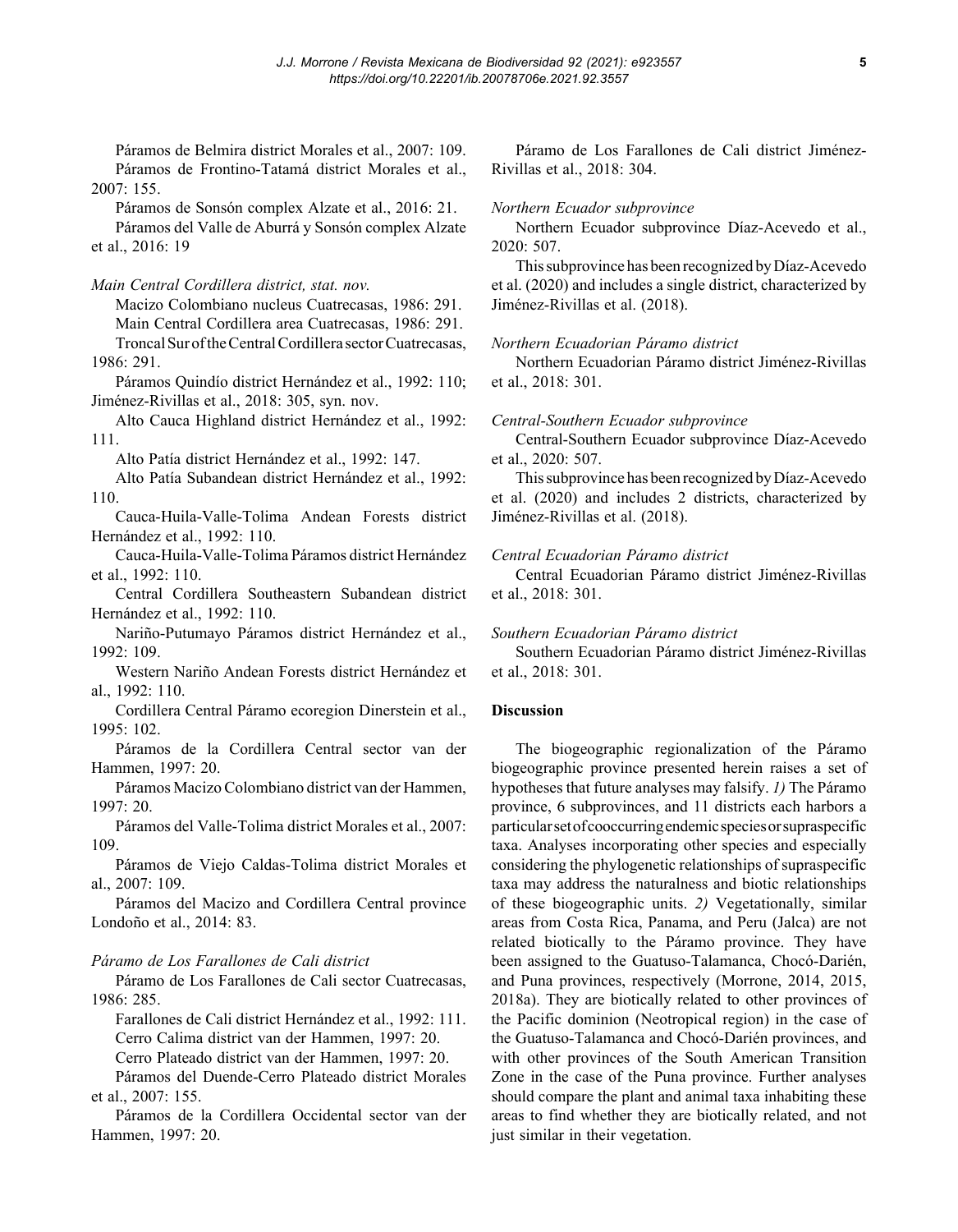#### **References**

- Alzate, F., Jiménez-Montoya, J., & Sarrazola, H. (2016). Sonsón, un nuevo complejo de páramos en Colombia. In M. A. Quijano-Abril (Ed.), *Flora del Oriente Antioqueño. Biodiversidad, ecología y estrategias de conservación* (pp. 19-24). Santafé de Bogotá: Academia Colombiana de Ciencias Exactas Físicas y Naturales/ Fondo Editorial Universidad Católica de Oriente.
- Apodaca, M. J., Crisci, J. V., & Katinas, L. (2015). Andean origin and diversification of the genus *Perezia*, an ancient lineage of Asteraceae*. Smithsonian Contributions to Botany*, *102*, 1–28. https://doi.org/10.5479/si.19382812.102
- Balslev, H., & Luteyn, J. L. (Eds.). (1992). *Paramo: an Andean ecosystem under human influence,* London: Academic Press.
- Cabrera, A. L. (1957). La vegetación de la Puna argentina. *Revista de Investigaciones Agrícolas*, *11*, 317–412.
- Cleef, A. M. (1978). Characteristics of Neotropical páramo vegetation and its Subantarctic relations. In C. Troll, & W. Lauer (Eds.), Geoecological relations between the southern temperate zone and the tropical mountains. *Erdwissenschaftliche Forschung*, *11*, 365–390.
- Cleef, A. M. (1981). The vegetation of the páramos of the Colombian Cordillera Oriental. *Dissertationes Botanicae*, *61*, 1–320.
- Coscarón, S., & Coscarón-Arias, C. L. (1995). Distribution of Neotropical Simuliidae (Insecta, Diptera) and its areas of endemism. *Revista de la Academia Colombiana de Ciencias*, *19*, 717–732.
- Cuatrecasas, J. (1986). Speciation and radiation of the Espeletiinae in the Andes. In F. Vuilleumier, & M. Monasterio (Eds.), *High altitude tropical biogeography* (pp. 276–303). Oxford: Oxford University Press.
- Díaz-Acevedo, C. J., Romero-Alarcón, L. V., & Miranda-Esquivel, D. R. (2020). Páramos neotropicales como unidades biogeográficas. *Revista de Biología Tropical*, *68*, 503–516. https://doi.org/10.15517/RBT.V68I2.38347
- Dinerstein, E., Olson, D. M., Graham, D. J., Webster, A. L., Primm, S. A., Bookbinder, M. P. et al. (1995). *A conservation assessment of the terrestrial ecoregions of Latin America and the Caribbean*. Washington, D.C.: World Bank.
- Ebach, M. C., Morrone, J. J., Parenti, L. R., & Viloria, A. L. (2008). International Code of Area Nomenclature. *Journal of Biogeography*, *35*, 1153–1157. https://doi. org/10.1111/j.1365-2699.2008.01920.x
- Jiménez-Rivillas, C., García, J. J., Quijano-Abril, M. A., Daza, J. M., & Morrone, J. J. (2018). A new biogeographical regionalisation of the Páramo biogeographic province. *Australian Systematic Botany*, *31*, 296–310. https://doi. org/10.1071/SB18008
- Hernández, J., Hurtado, A., Ortiz, R., & Walschburger, T. (1992). Unidades biogeográficas de Colombia. In Halffter, G. (Ed.), La diversidad biológica de Iberoamérica I. *Acta Zoológica Mexicana*, *Vol. esp*., 105–190.
- Huber, O., & Riina, R. (1997). *Glosario ecológico de las Américas. Vol. I. América del Sur: países hispanoparlantes.* Paris: UNESCO.
- Londoño, C., Cleef, A., & Madriñán, S. (2014). Angiosperm flora and biogeography of the páramo region of Colombia, Northern Andes. *Flora*, *209*, 81–87. https://doi.org/10.1016/j. flora.2013.11.006
- Madriñán, S., Cortés, A. J., & Richardson, J. E. (2013). Páramo is the world's fastest evolving and coolest biodiversity hotspot. *Frontiers in Genetics*, *4*, 192. https://doi.org/10.3389/ fgene.2013.00192
- Mello-Leitão, C. (1943). Los alacranes y la zoogeografía de Sudamérica. *Revista Argentina de Zoogeografía*, *2*, 125–131.
- Miranda-Esquivel, D. R., Orlando Rangel-Ch., J., & Roa-Fuentes, L. L. (2004). Endemismo en páramos colombianos con base en la distribución de espermatofitos y el análisis de parsimonia de endemismos (PAE). In C. Castaño, & C. L. Durán (Eds.), *Memorias del Congreso Mundial de Páramos, Estrategias para la Conservación y Sostenibilidad de sus Bienes y Servicios Ambientales*. Santa Fé de Bogotá.
- Monasterio, M. (1986). Adaptive strategies of *Espeletia* in the Andean desert páramo. In F. Vuilleumier, & M. Monasterio (Eds.), *High altitude tropical biogeography* (pp. 49–80). Oxford: Oxford University Press.
- Morales, M., J. Otero, van der Hammen, T., Torres, A., Cadena, C., Pedraza, C. et al. (2007). *Atlas de páramos de Colombia.*  Santa Fe de Bogotá: Instituto de Investigación de Recursos Biológicos Alexander von Humboldt.
- Morrone, J. J. (2001). *Biogeografía de América Latina y el Caribe. Vol. 3*. Manuales & Tesis SEA, Sociedad Entomológica Aragonesa, Zaragoza. https://doi.org/10.1086/345248
- Morrone, J. J. (2014). Biogeographical regionalisation of the Neotropical region. *Zootaxa*, *3782*, 1–110. https://doi. org/10.1111/cla.12366
- Morrone, J. J. (2015). Biogeographical regionalisation of the Andean region. *Zootaxa*, *3936*, 207–236. https://doi. org/10.11646/zootaxa.3936.2.3
- Morrone, J. J. (2018a). *Evolutionary biogeography of the Andean region.* Boca Raton: CRC Press, Taylor and Francis Group. https://doi.org/10.1201/9780429486081
- Morrone, J. J. (2018b). The spectre of biogeographic regionalization. *Journal of Biogeography*, *45*, 282–288. https://doi.org/10.1111/jbi.13135
- Müller, P. (1973). The dispersal centres of terrestrial vertebrates in the Neotropical realm: a study in the evolution of the Neotropical biota and its native landscapes. *Biogeographica*, *2*, 1–244.
- Quijano-Abril, M. A., Callejas-Posada, R., & Miranda-Esquivel, D. R. (2006). Areas of endemism and distribution patterns for Neotropical *Piper* species (Piperaceae). *Journal of Biogeography*, *33*, 1266–1278. https://www.jstor.org/ stable/3838614
- Rangel, J. O. (Ed.). (2000). *Colombia diversidad biótica III: la región de vida paramuna de Colombia.* Santa Fé de Bogotá: Universidad Nacional de Colombia.
- Ricardi, M. H., Gaviria, J., & Estrada, J. (1997). La flora del superpáramo venezolano y sus relaciones fitogeográficas a lo largo de los Andes. *Plantula*, *1*, 171–187.